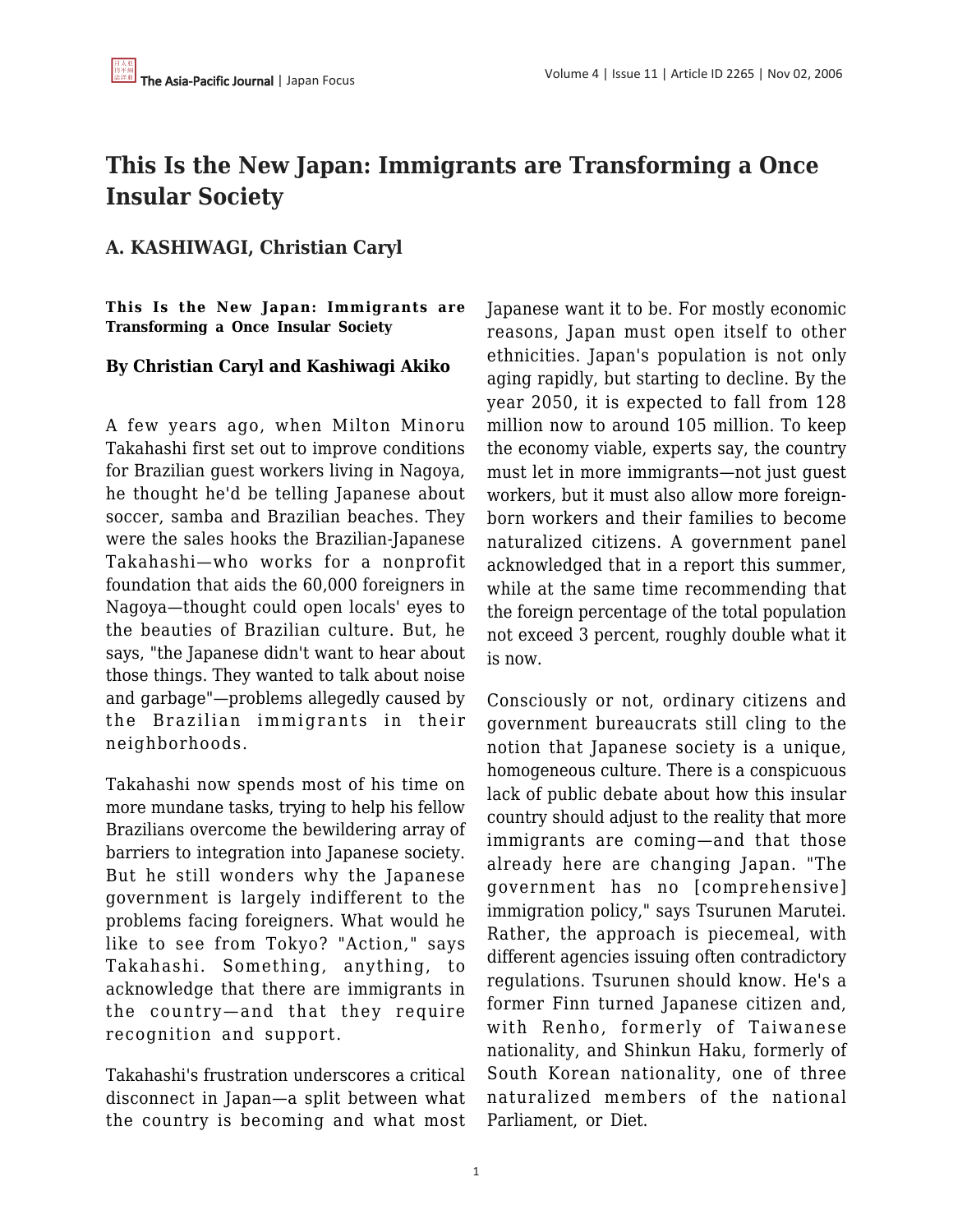



Diet Member Tsurunen Marutei

The overwhelming majority of the exforeigners who now hold Japanese citizenship are Chinese and Koreans—a total of approximately 15,000 applicants become citizens per year--but increasingly there are Chinese short-order cooks, Indian software programmers, Bangladeshi used-car dealers, Brazilian textile-factory workers, Sri Lankan department-store cashiers. The overwhelming majority of the approximately 400,000 ex-foreigners who now attain Japanese citizenship each year are Chinese and Koreans—but increasingly one can also meet people like Miki Kaoru (formerly Colin Restall, born in the United Kingdom). "Generally people don't expect someone who looks like me to be a citizen," says Miki, 33,

who makes his living translating software into English. He was naturalized this spring.

The number of foreigners in Japan has more than doubled over the past 15 years—rising from 886,000 in 1990 to over 2 million today. That amounts to 1.57 percent of the overall population—still small even by Western European standards (not to mention the United States or Canada). But that figure tells only part of the story. The rise in the foreign population is taking place against the background of Japan's demographic decline; as the population ages, native-born Japanese constitute a diminishing share of the work force. Meanwhile the number of marriages between Japanese and non-Japanese has been rising sharply. So-called international marriages made up 5.5 percent of the total in 2004 (the last year for which data are available).

The numbers also reveal a growing trend toward what one might call "genuine immigration." For many decades, the bulk of foreigners in Japan were ethnic Koreans, the vast majority of them born in the country but not automatically entitled to citizenship. In recent years, as their members have either died out or increasingly opted for naturalization, their share of the total number of foreigners has been declining. Meanwhile, so-called permanent residents—foreign-born people who have chosen to live in Japan for the long term—are steadily growing. "It shows that immigrants, not multi-generational foreigners are now becoming the more common permanent residents in Japan, meaning they're not going to leave," says human-rights activist Arudou Debito, a former American turned Japanese citizen. "I used to say half of the foreigners in Japan were born here. Now it's more like a quarter."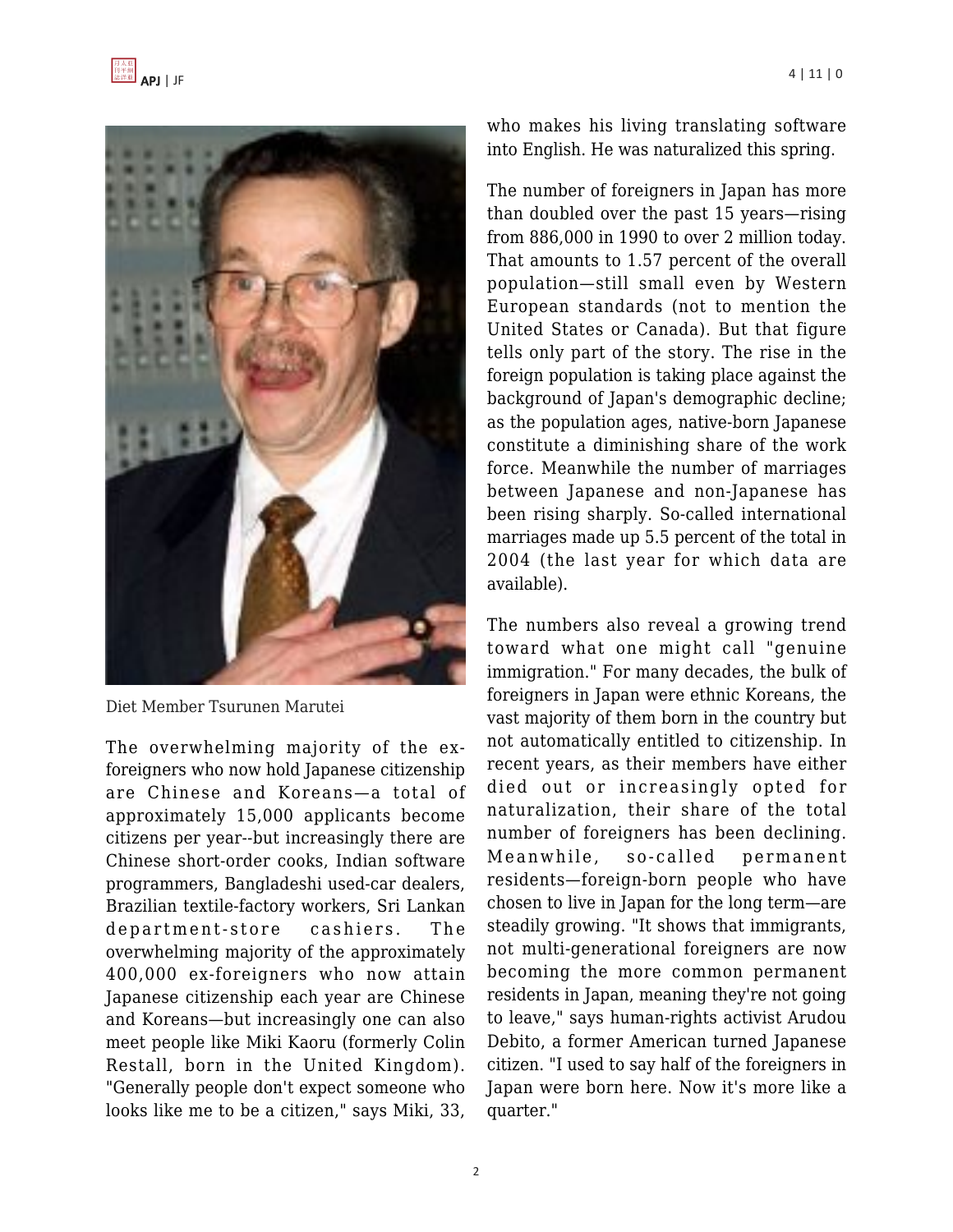

And the fundamental consequence, says Arudou, is clear: "We're going to see people who don't look Japanese being Japanese. That's undeniable." Essentially, any foreigner who has lived in Japan for five years can prove he or she is in good financial health and has no criminal record can petition the Justice Ministry to become a citizen. In reality, the naturalization process is more complicated, and can take about 1 to 2 years to complete.

Japan's need for immigrants is now driven by hardheaded economic realities. Thanks to Japan's resurgent economy and shrinking population, many industries are suffering from labor shortages, and immigrants are already sustaining sectors where native-born Japanese simply aren't able or willing to pick up the slack. That's the case in towns like Hamamatsu, where the local car and motorcycle industries have been buoyed by an influx of foreign labor, and in Ota City, where a Subaru factory and its parts suppliers are located.

Or take Homigaoka, a suburb of Toyota City, where ethnic Japanese from Brazil make up 5,000 of the 9,000 people living in a vast public-housing development. The Brazilians came to Japan thanks to a 15-year-old law designed to alleviate labor shortages in certain sectors of the economy. These days the Aichi prefecture firms that supply parts to Toyota and other local manufacturers are heavily dependent on the cheap labor provided by Brazilians (many of them now permanent residents who are entitled to stay in the country indefinitely). The magazine Weekly Diamond neatly summed up the situation in a headline recently: WITHOUT FOREIGNERS TOYOTA'S JUST-IN-TIME SYSTEM WOULDN'T WORK. Says Sakanaka Hidenori, a former director of the Tokyo Immigration Bureau: "This labor force is contributing to Japan's ability to make good and cheap cars."



The Homigaoka Latin American Center

The problem, though, is that these immigrants may not prove so cheap in the long run. Many of the immigrants in Homigaoka are part-time workers who lack the basic health insurance or social security usually enjoyed by full-time employees. A loophole in the law means that their employers can get away without making any contributions on their behalf since they are not full-time workers. Many of them have only limited Japanese-language skills. And there's no law that compels them to send their children to Japanese public schools, where they might have the chance to gain the know-how that would give them social mobility. Most foreign children attend schools, but their Japanese language skills tend to be weak, and the government has virtually no provisions for teaching Japanese as a foreign language to students entering the system. As a result, the dropout rate is high. Needless to say, the creation of large groups of unemployable young people is a recipe for social problems in the future.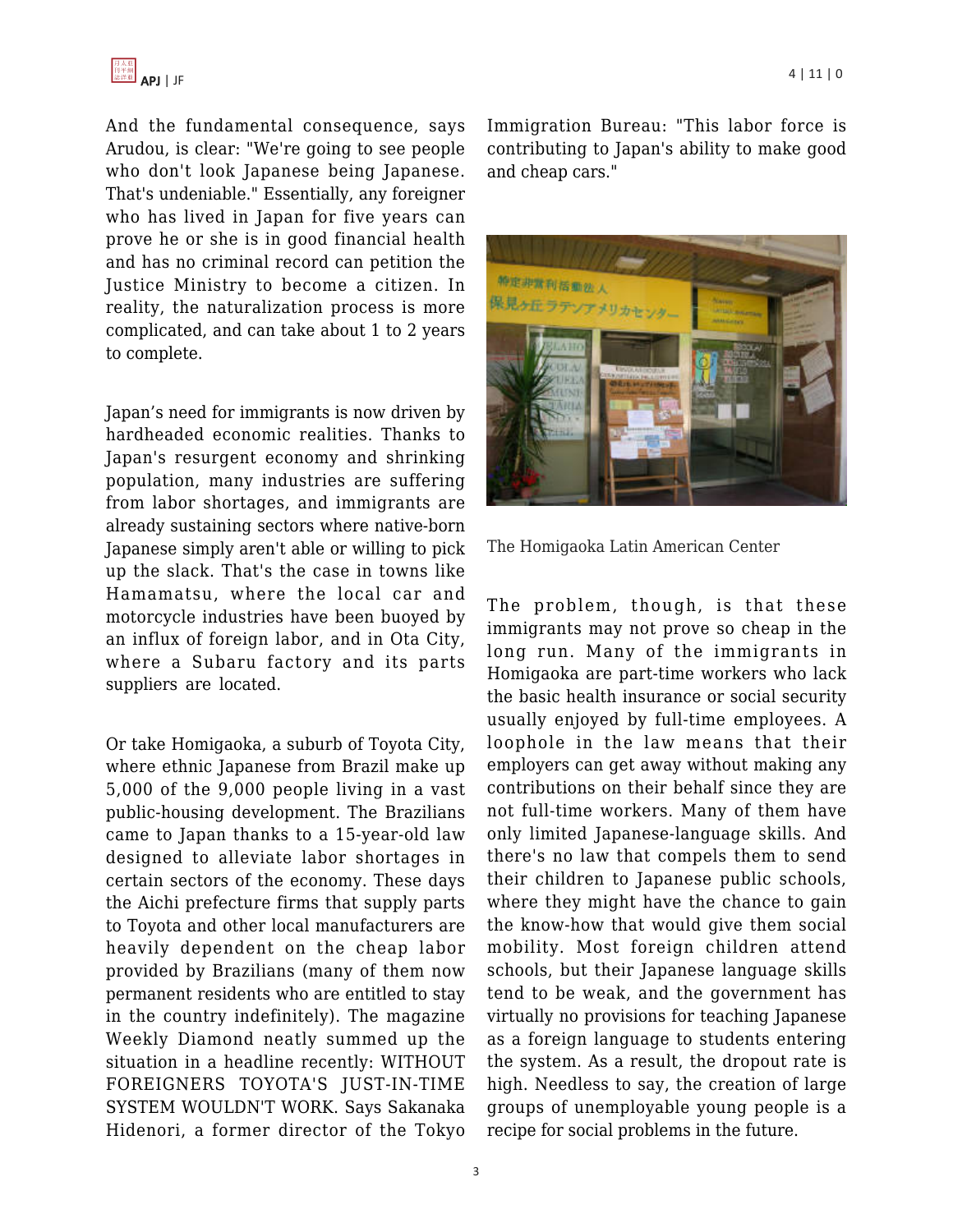Or take the burgeoning Indian community in Tokyo's Edogawa ward. In 1998 the government of then Prime Minister Yoshiro Mori passed a law designed to alleviate a catastrophic shortage of software engineers by easing visa restrictions for programmers from India. Jagmohan Chandrani, 52, who has been living in the area since 1978, says 243 Indians were registered in Edogawa in 2000. Today there are 1,014—a fourfold increase.



The Kumar family buys fish from their friendly fishmonger at the local supermarket.

In "Indiatown," as it's already being called, the classic immigrant dynamic is beginning to take hold. Newcomers who've established themselves offer support networks to the ones that follow—for example, by acting as guarantors when the new arrivals sign housing leases. The majority of the newcomers are writing code for financial firms in downtown Tokyo, a short subway ride across the river. They have confounded the stereotype of poor, unskilled foreigners held by many Japanese.

Yet members of the community are still desperately seeking a building to house a school for the burgeoning population of children. Tokyo isn't helping, even though the Indian government in New Delhi provides facilities to the Japanese community there. Technically the Indians can be sent home when their visas (or jobs) run out—although as the growth of the community demonstrates, some will almost certainly find ways to stay on, and bring their relatives with them.

Five years ago a group of communities with large foreign populations sent a set of urgent policy recommendations to the government. They're still waiting for an answer. And they're not the only ones who are worried. Japan's business leaders are at the forefront of calls for a comprehensive immigration policy. Japan's Health, Labor and Welfare Ministry has predicted that the present work force of 66 million people will decline by 10 million by the year 2030. Before he stepped down earlier this year, the chairman of the Japanese Business Federation, Okuda Hiroshi, made headlines by calling on the country to accept foreign workers "in all business categories."

Immigration proponents do perpetuate the occasional myth. One common misconception: that immigrants alone can counter the demographic decline. Economists say that just isn't so. Robert Alan Feldman, an economist at Morgan Stanley, points out that immigrant workers almost always have lower productivity than natives, meaning that vast numbers of foreigners have to be brought in to make up the gap. (The solution, he says, is to find ways to encourage greater productivity from underutilized members of the population, such as women and the elderly.)

Despite the vagaries of life in their new country, most of the foreigners in Japan are living better lives than they would have back home. That's certainly true of the Brazilians